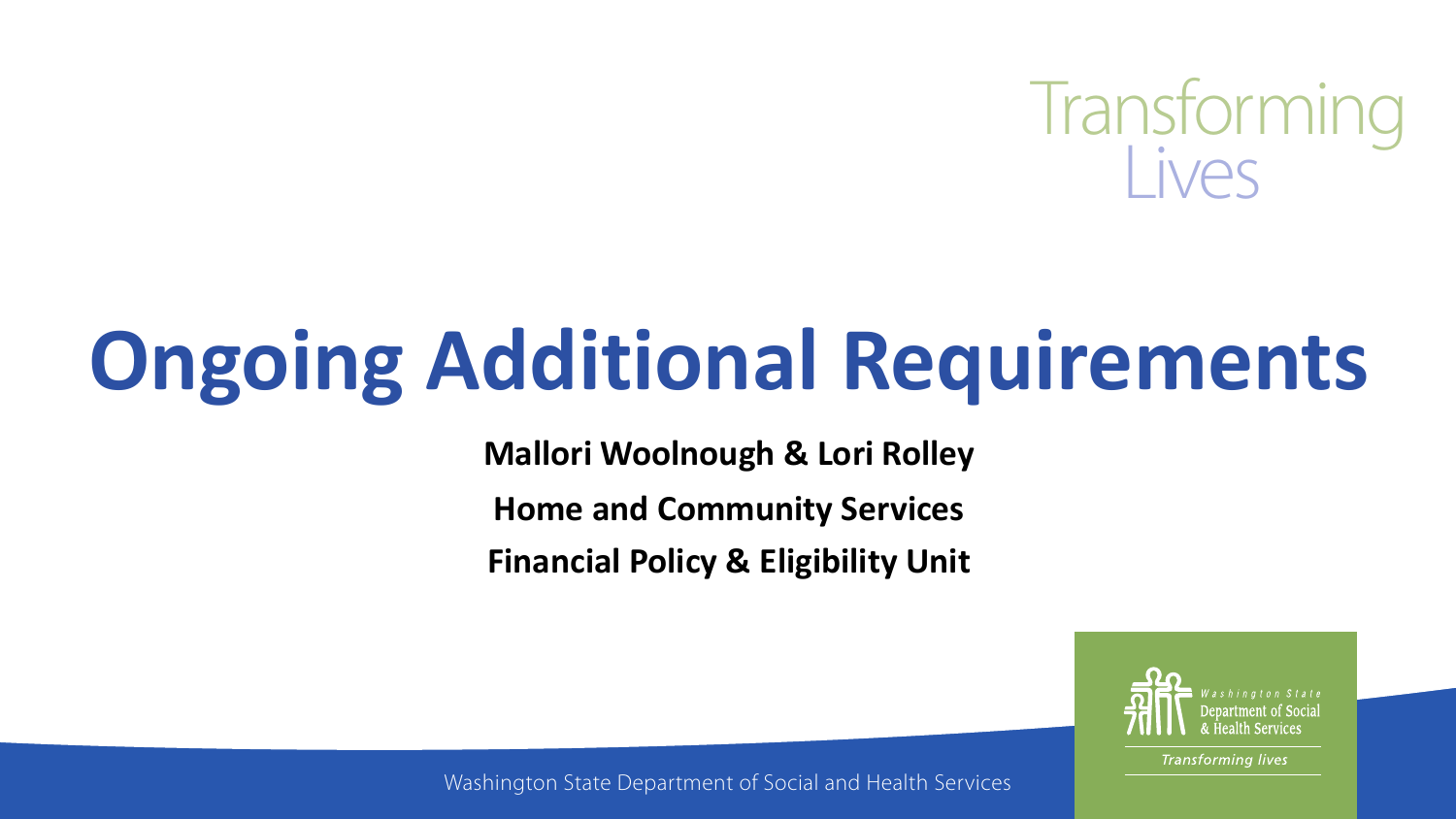## **What is Ongoing Additional Requirements (OAR)**

**WAC 388-473**

Washington State Department of Social and Health Services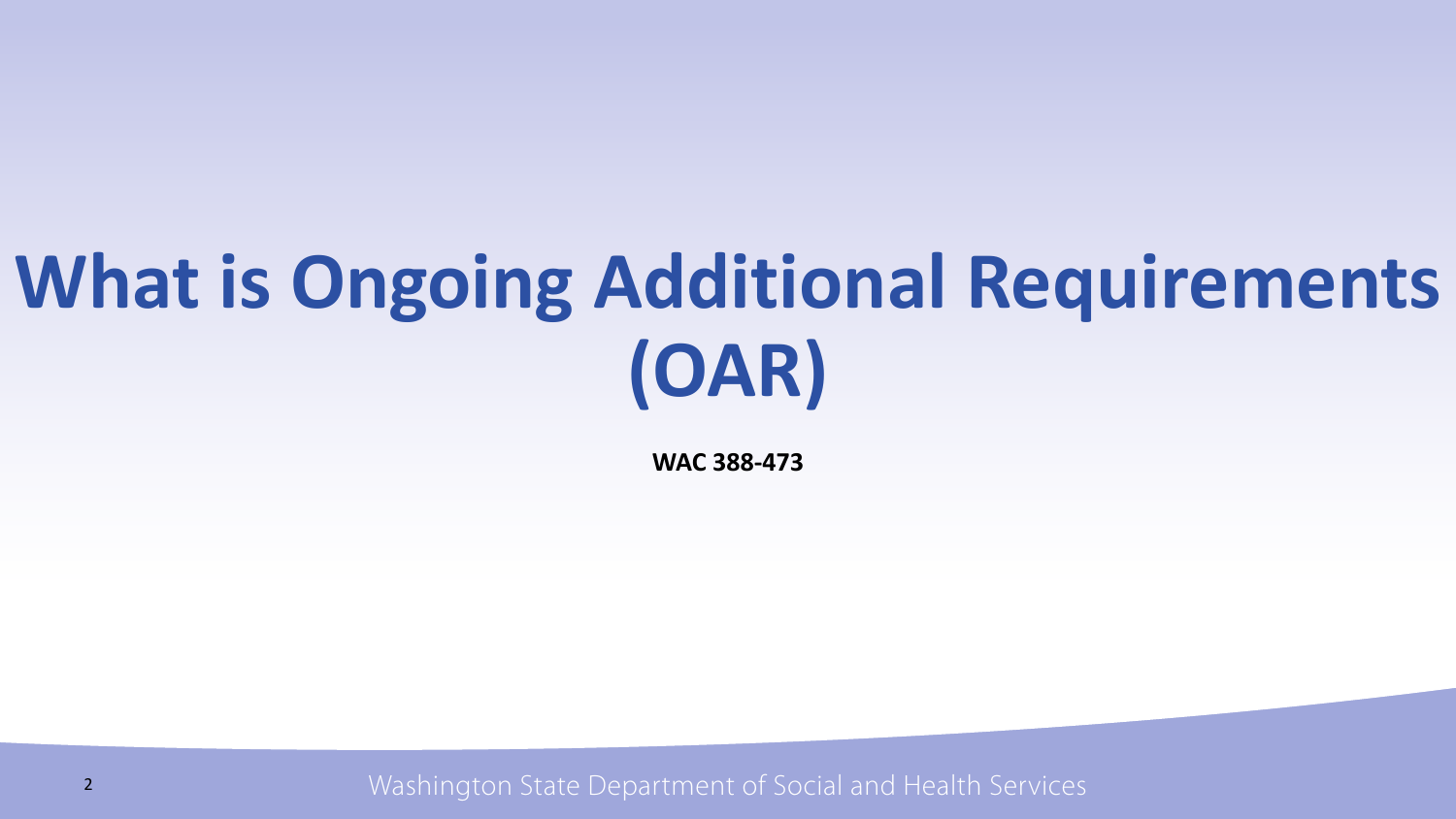#### **[AGENDA](https://manuals.dshs.wa.gov/esa/automated-client-eligibility-system-aces/additional-requirements-ongoing-oar)**

- **What are Ongoing Additional Requirements (O**
- **What type of assistance is available with OAR?**
- **How long are OAR payments issued to a client**
- **Who determines OAR eligibility?**
- **How are OAR payments budgeted when the cli Benefits?**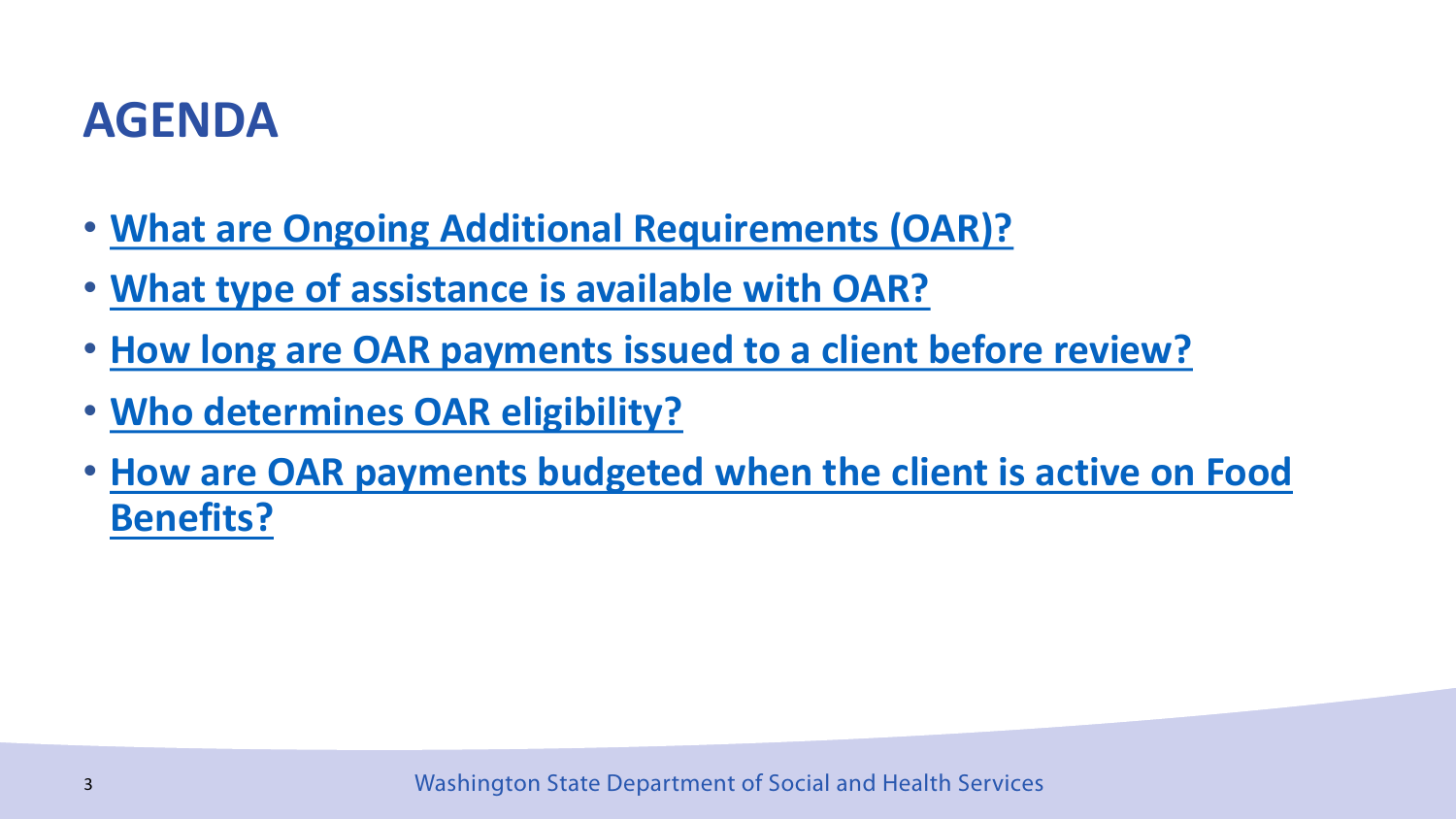## **Ongoing Additional Requirements**

- *Ongoing additional requirement (OAR) is a need beyond essential food, clothing, and shelter needs and is necessary to help the client continue living independently*
- **It is available to Aged, Blind, or Disabled clients who are receiving** 
	- Temporary Assistance for Needy Families (TANF)
	- State Funded Assistance (SFA),
	- Refugee Cash Assistance,
	- Aged, Blind, or Disabled Cash Assistance,
	- SSI Medical or Long Term Care Medical.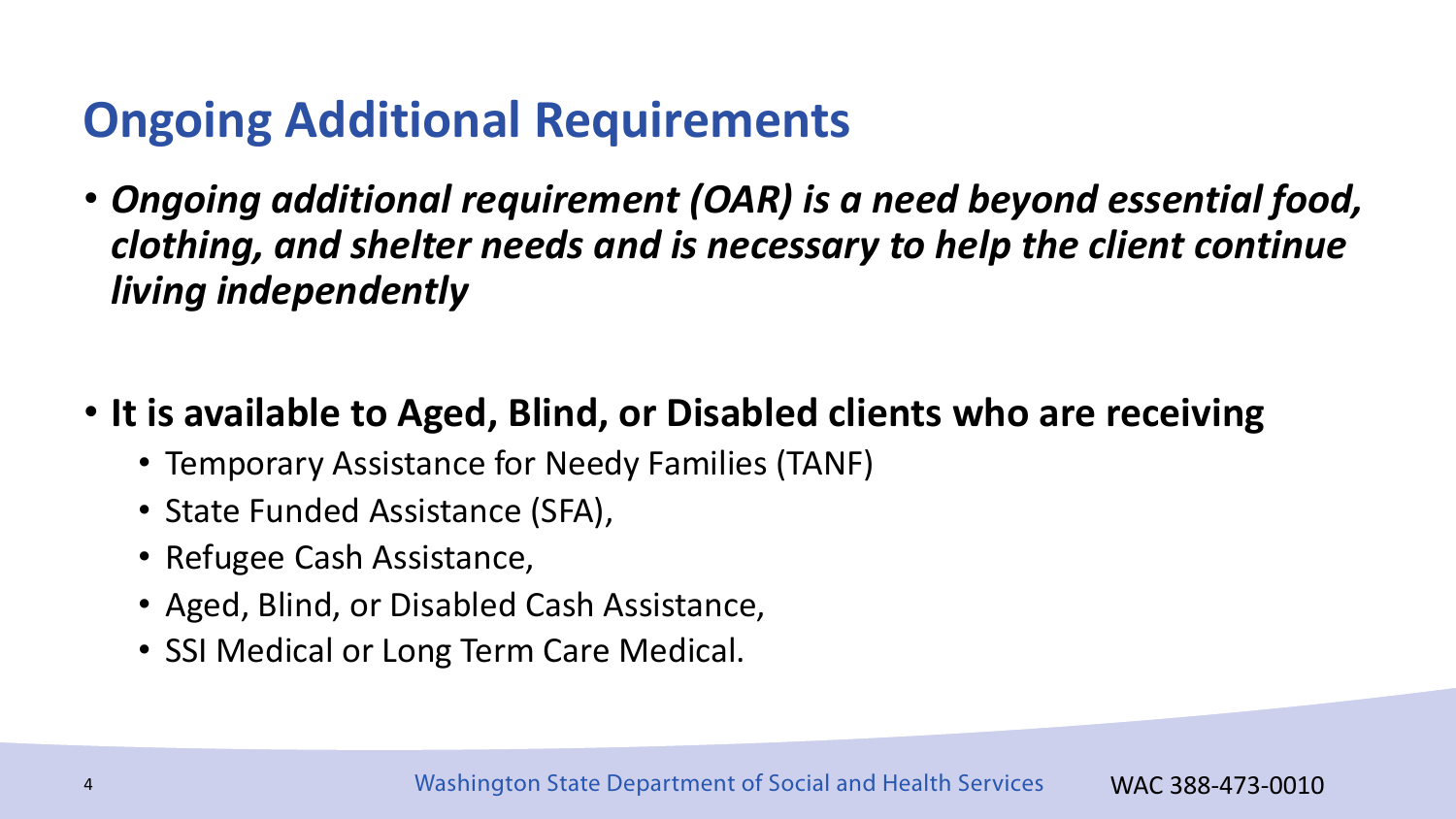### **Monthly OAR Payment Standards**

| <b>Restaurant Meals</b>     | \$187.09                            |
|-----------------------------|-------------------------------------|
| Laundry                     | \$11.13                             |
| <b>Service Animal Food</b>  | \$33.66                             |
| <b>Home Delivered Meals</b> | <b>Dependent on Agency</b>          |
| <b>Telephone</b>            | <b>Local Flat Rate or WTAP rate</b> |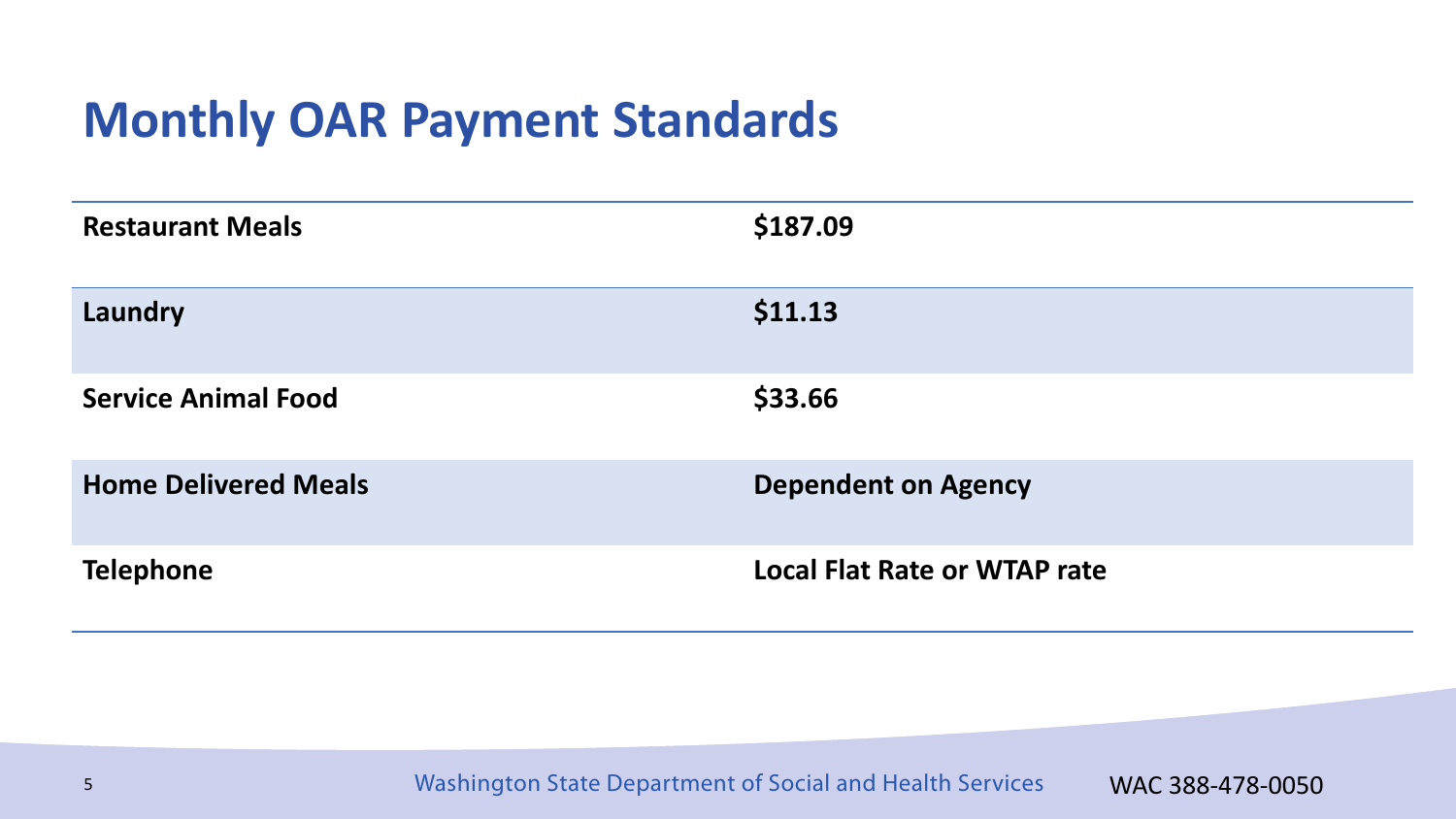## **Authorizations**

Washington State Department of Social and Health Services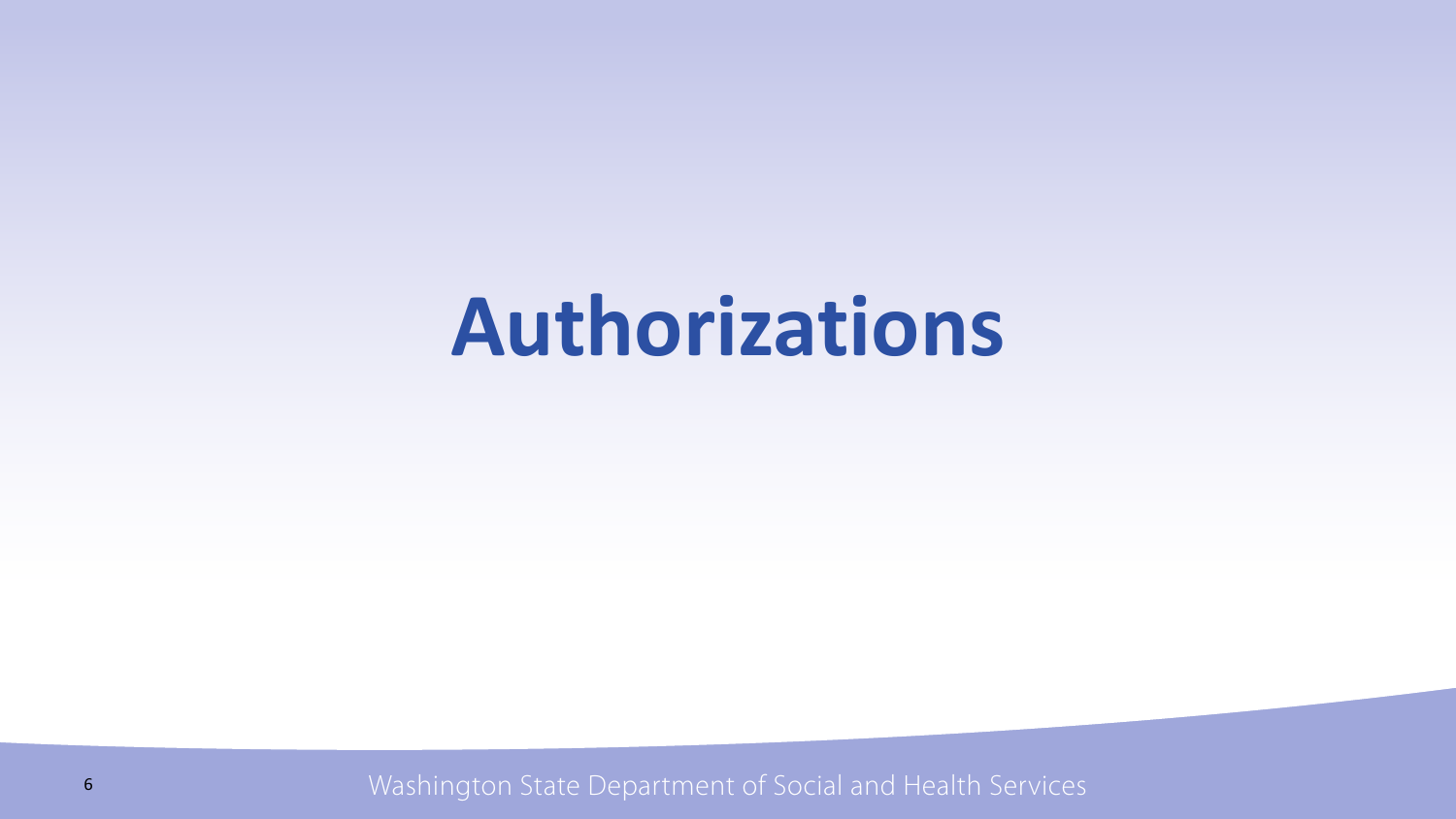### **Meals**

**May be authorized for clients with physical or mental impairment in their ability to prepare meals; and**

- **Assistance with meals would help meet nutritional or health needs and**
- **Services are not available through another federal or state source, such as:**
	- Community Options Program Entry System (COPES),
	- Medicaid Personal Care (MPC),
	- or informal support, such as a relative or volunteer.

#### **Authorizations can be made for restaurant or home delivered meals.**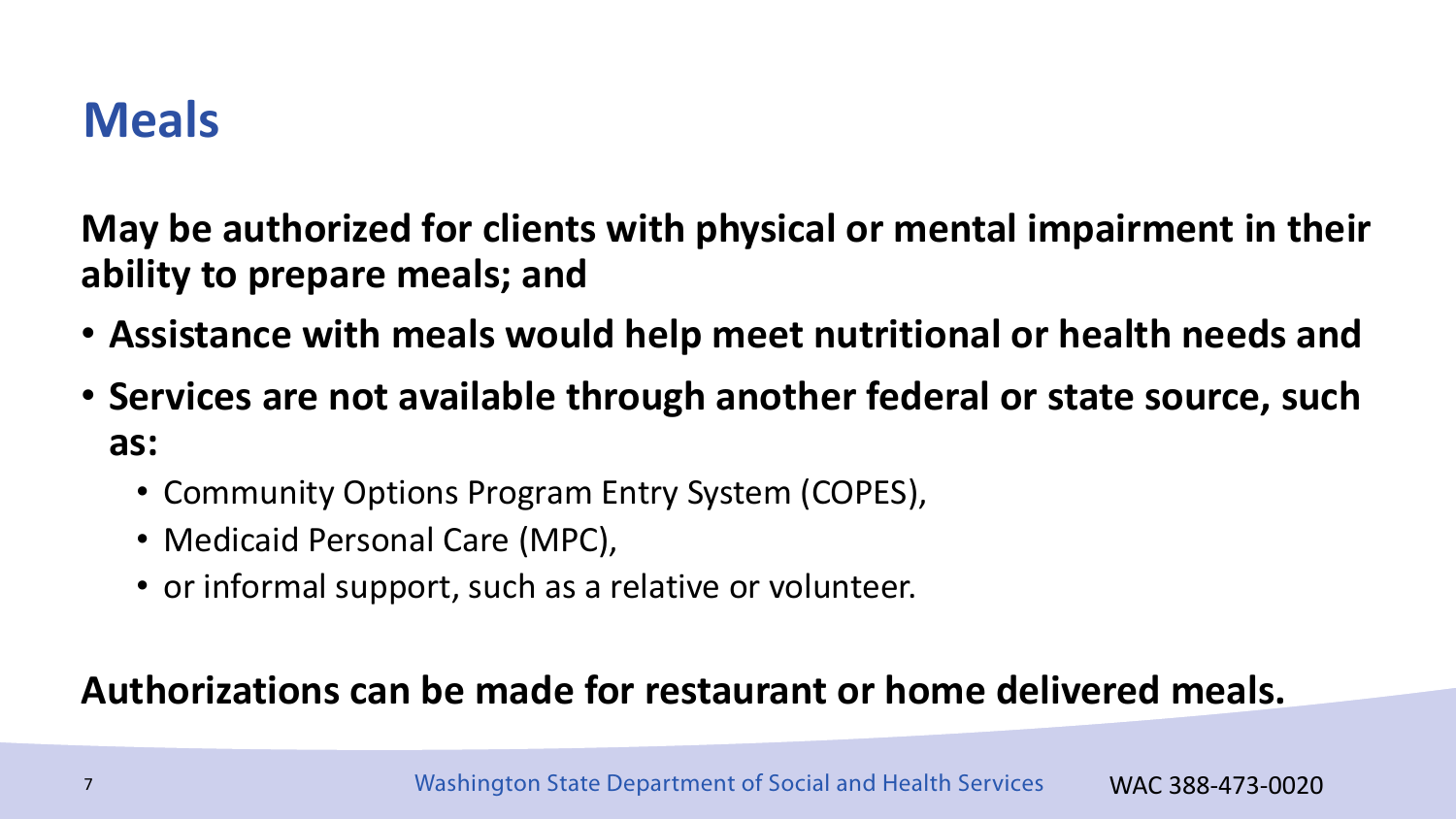## **Meals**

#### • **Restaurants meals**

- (a) You are unable to prepare some of your meals;
- (b) You have some physical ability to leave your home; and
- (c) Home-delivered meals are not available or would be more expensive.

#### • **Home delivered meals**

- (a) You are unable to prepare any of your meals;
- (b) You are physically limited in your ability to leave your home; and
- (c) Home-delivered meals are available.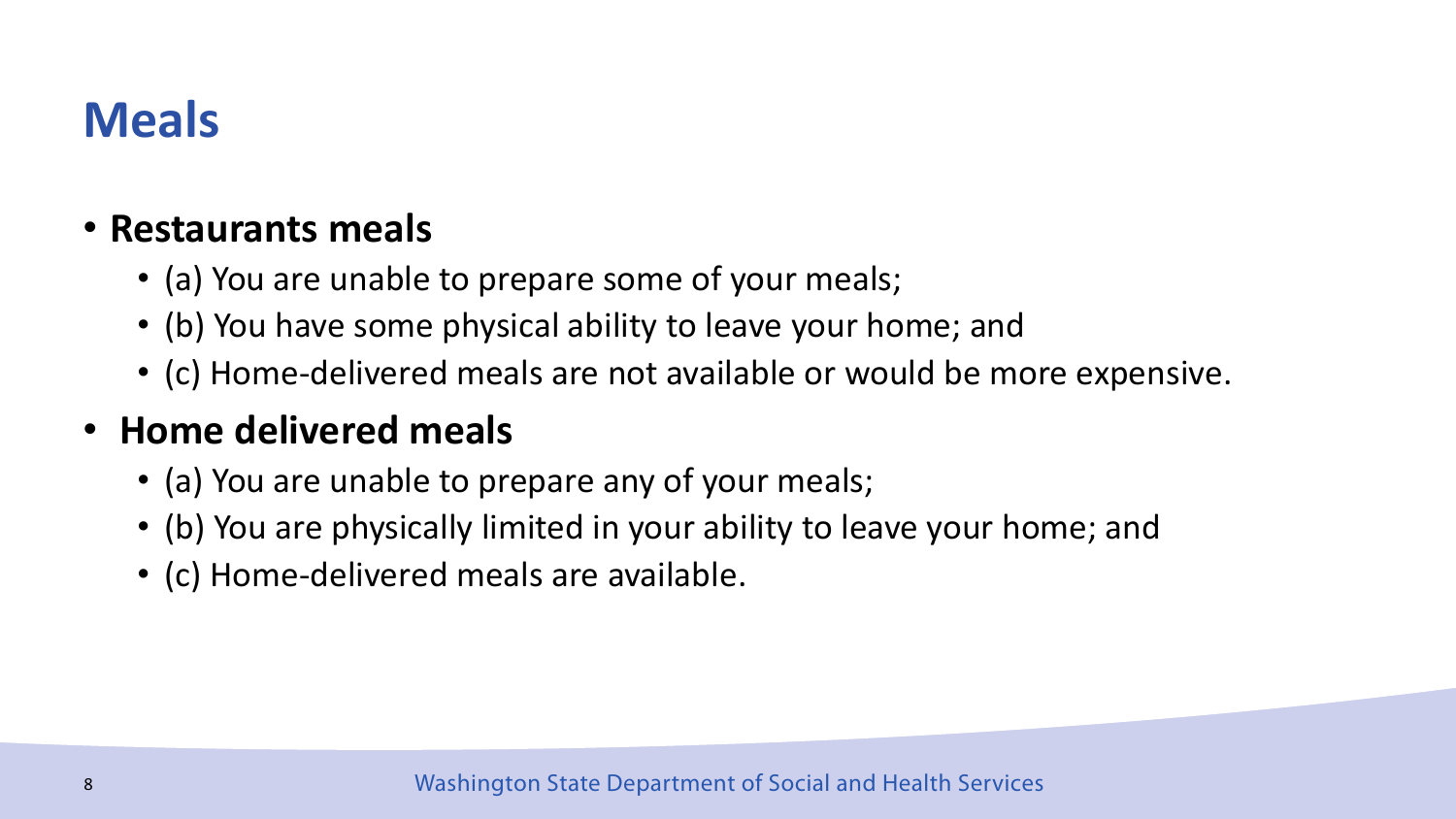#### **Services Animal Food**

**DSHS authorizes benefits of food for a service animal if we decide the animal is necessary for your health and safety, and supports your ability to continue to live independently.** 

**A "service animal" is an animal that is trained for the purpose of assisting or accommodating a person with a disability's sensory, mental, or physical disability.**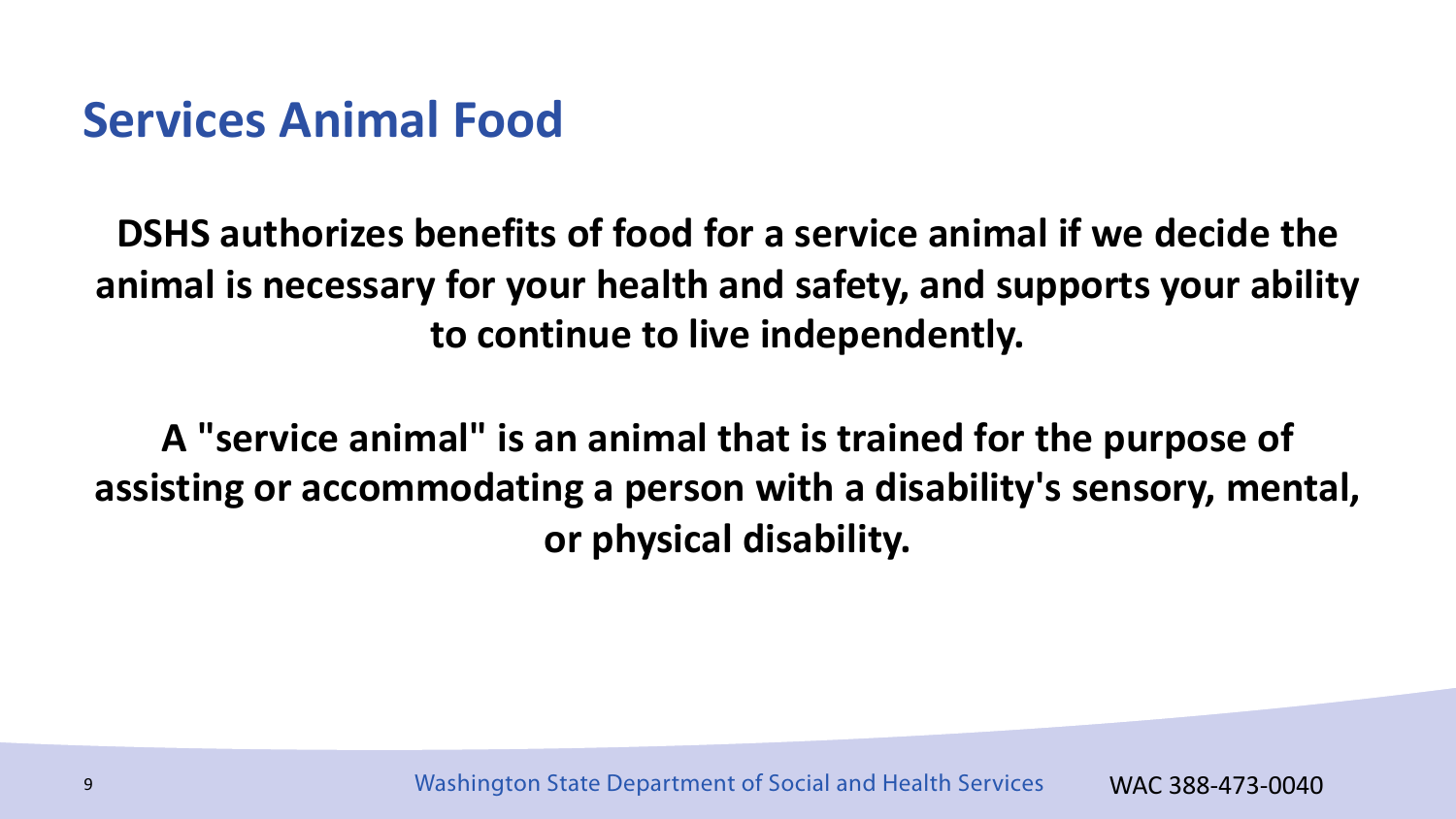## **What is a service animal?**

**The ADA defines a service animal as any guide dog, signal dog, or other animal individually trained to provide assistance to an individual with a disability.**

• Service animals perform some of the functions and tasks that the individual with a disability cannot perform for him or herself.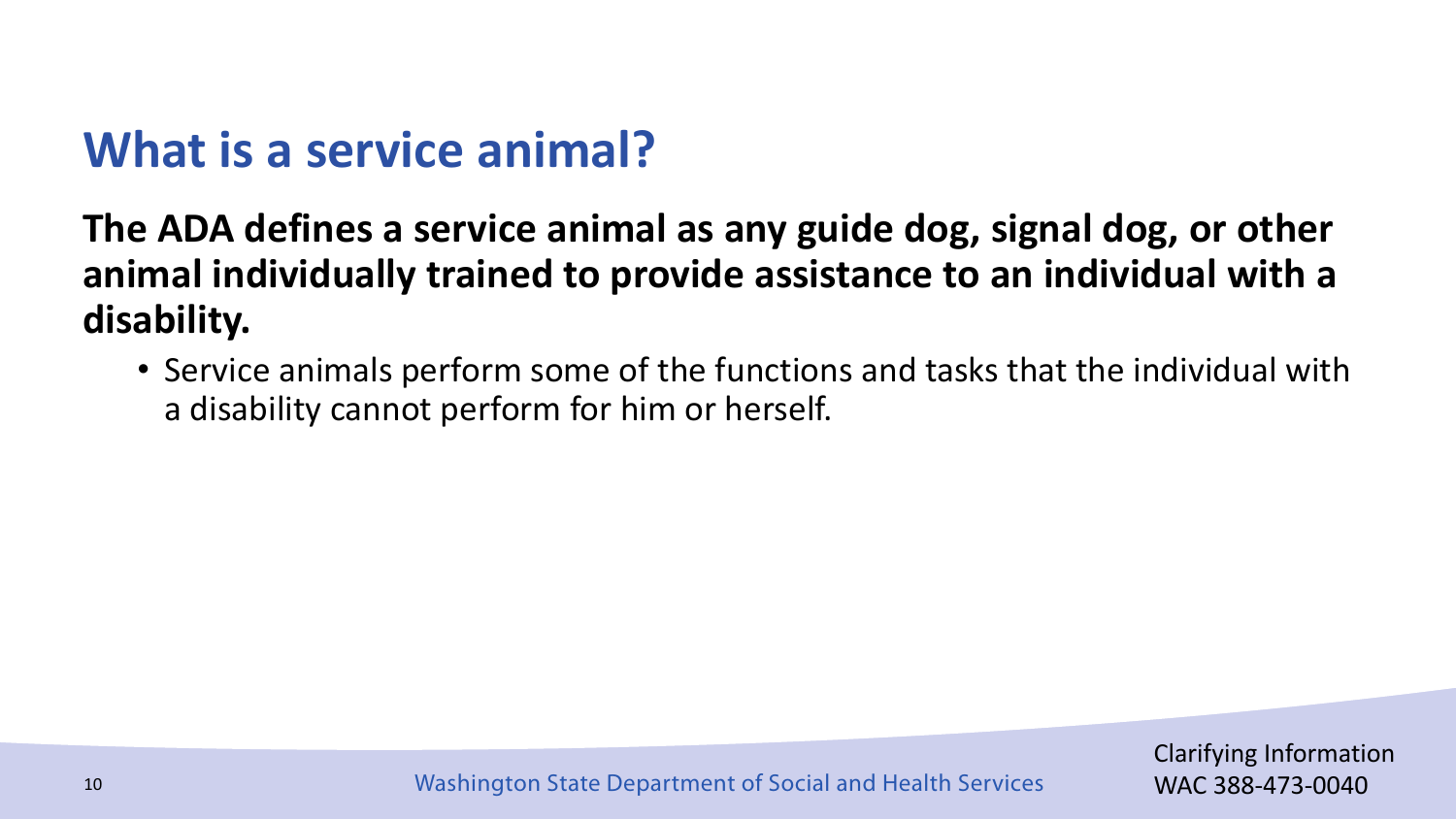#### **Service Animal Examples**

- Alerting persons with hearing impairments to sounds.
- Pulling wheelchairs or carrying and picking up things for persons with mobility impairments.
- Assisting persons with mobility impairments with balance.
- A service animal is not a pet.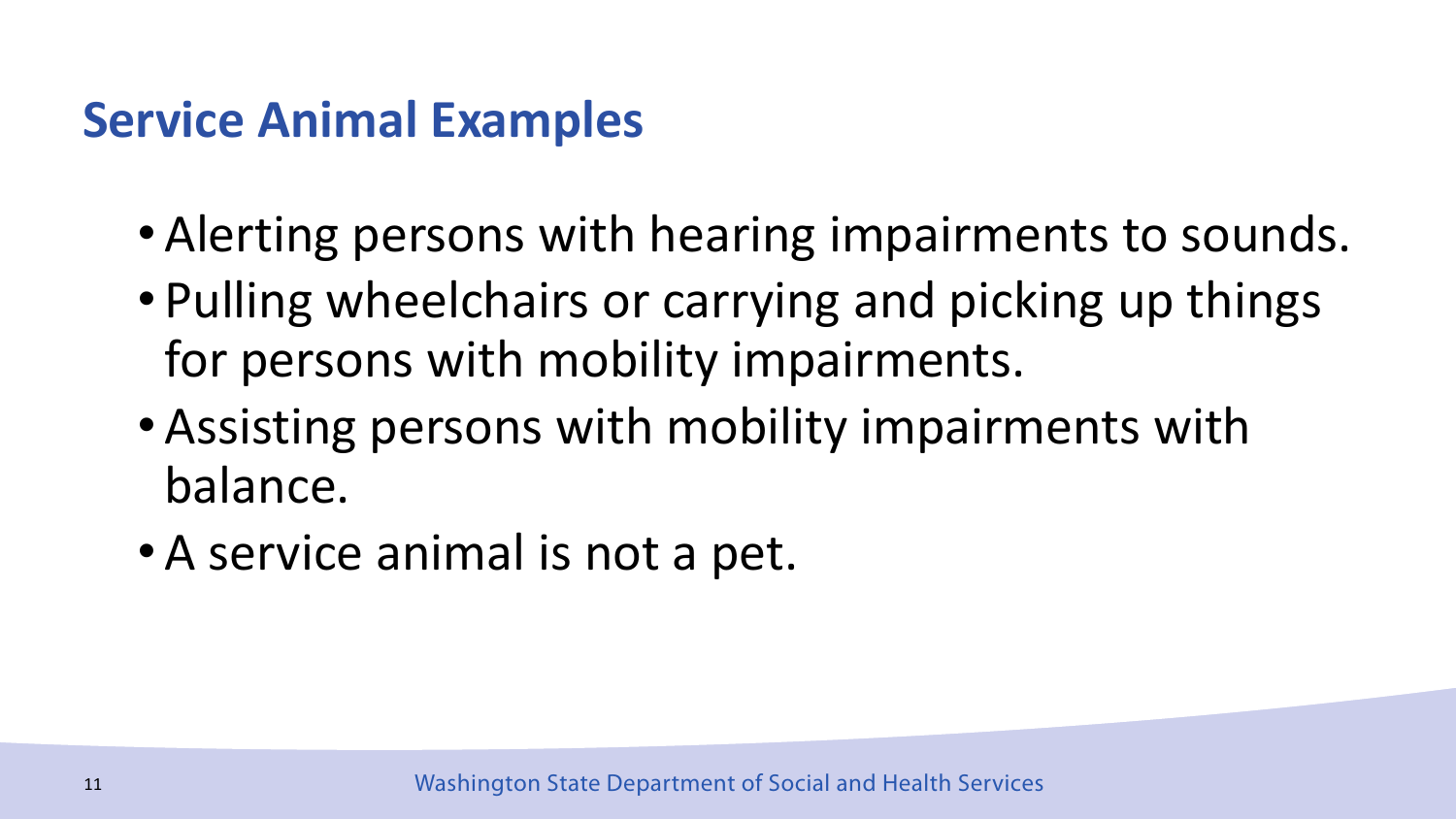## **Telephone**

#### • **Without a telephone,**

- the client's life would be endangered,
- they could not live independently, or
- they would require a more expensive type of personal care; and
- **The client has applied for the Washington telephone assistance program (WTAP) through their local telephone company.**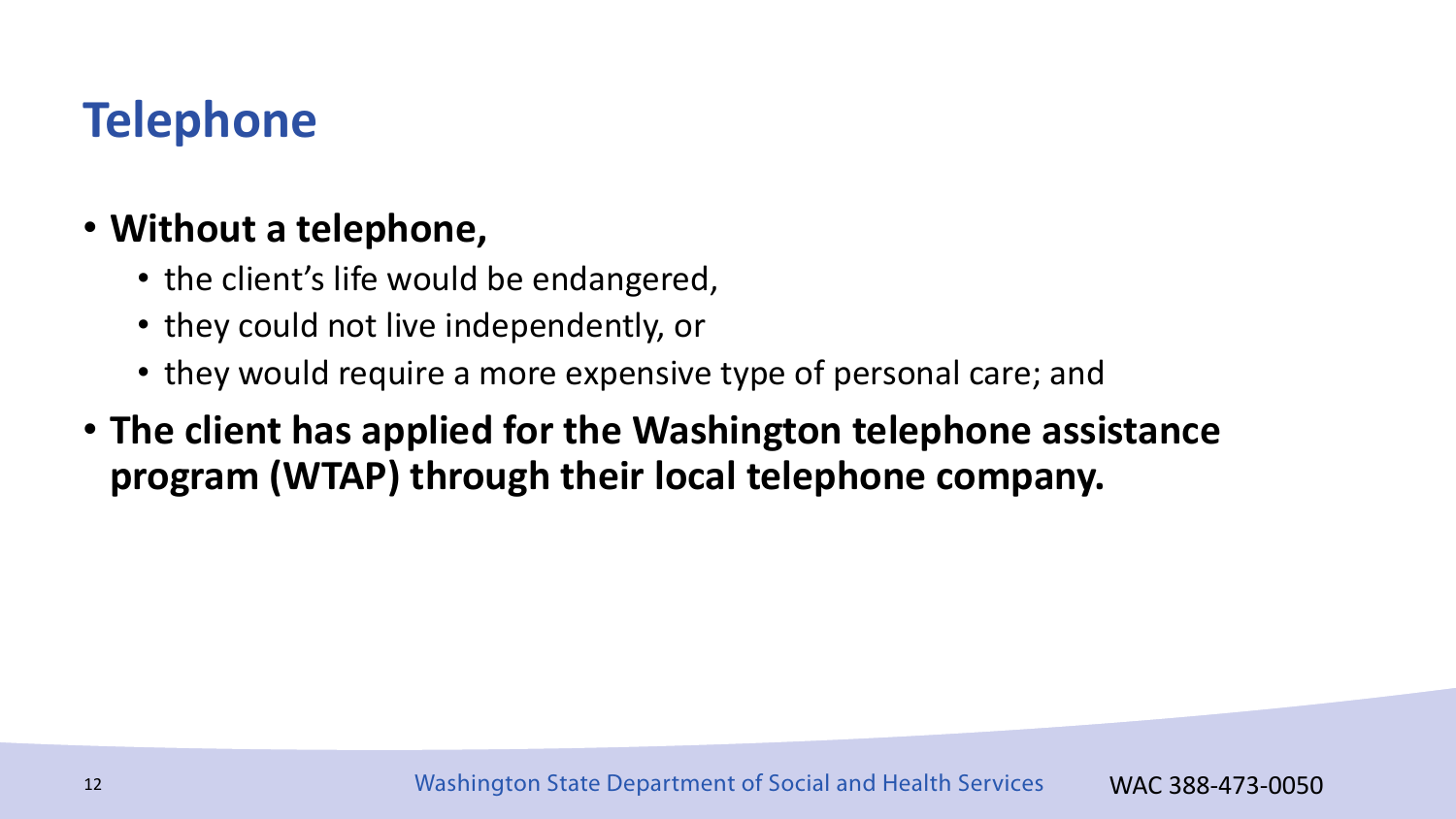## **Laundry**

- **The client is not physically able to do your their laundry; or**
- **Do not have laundry facilities that are accessible to them due to their physical limitations.**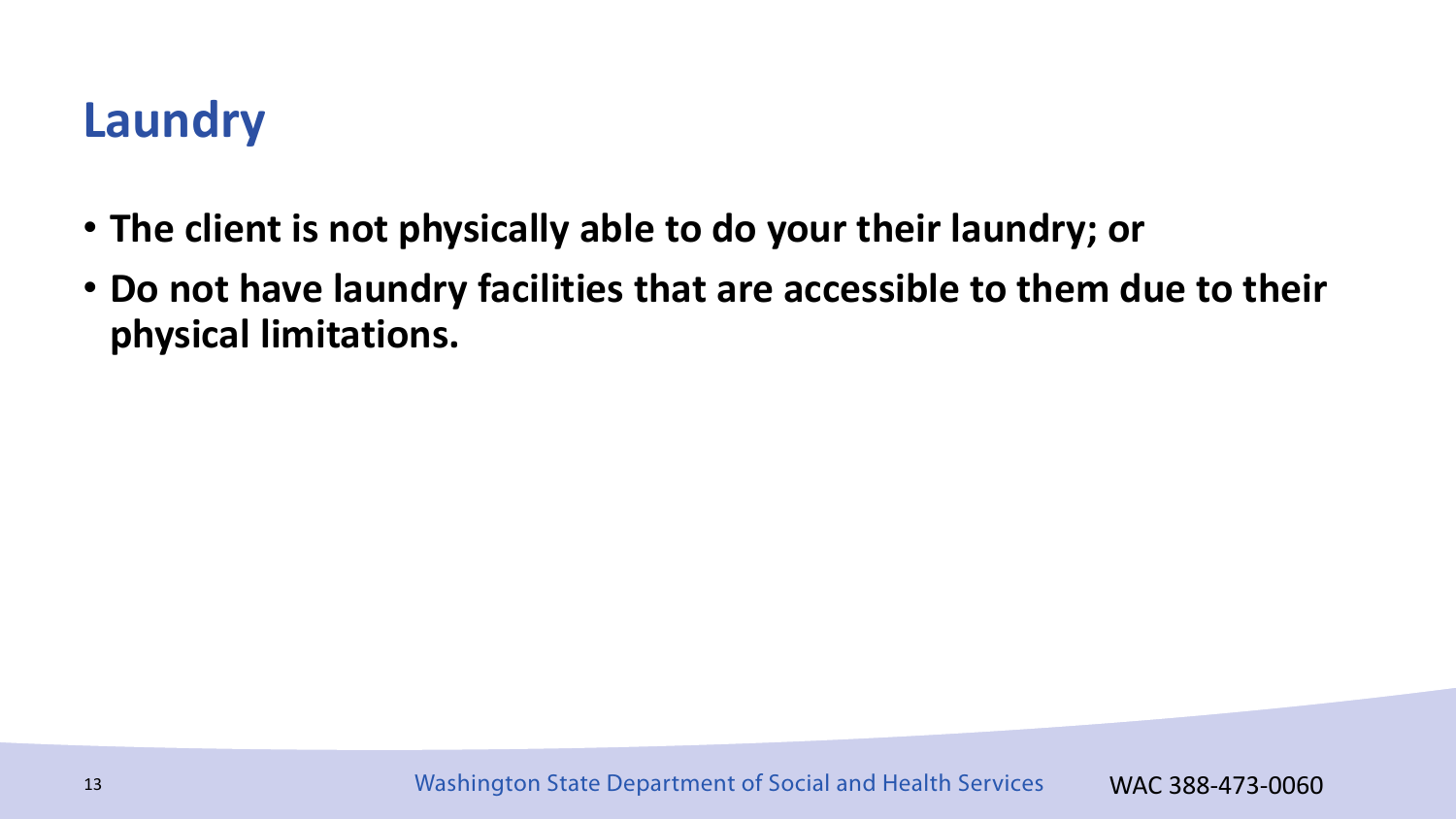#### **R[esources](https://www.dshs.wa.gov/esa/social-services-manual/ongoing-additional-requirements)**

#### • **Eligibility A-Z Manual on OAR**

• https://manuals.dshs.wa.gov/esa/automated-clientaces/additional-requirements-ongoing-oar

#### • **Social Services Manual on OAR**

• https://www.dshs.wa.gov/esa/social-services-manu requirements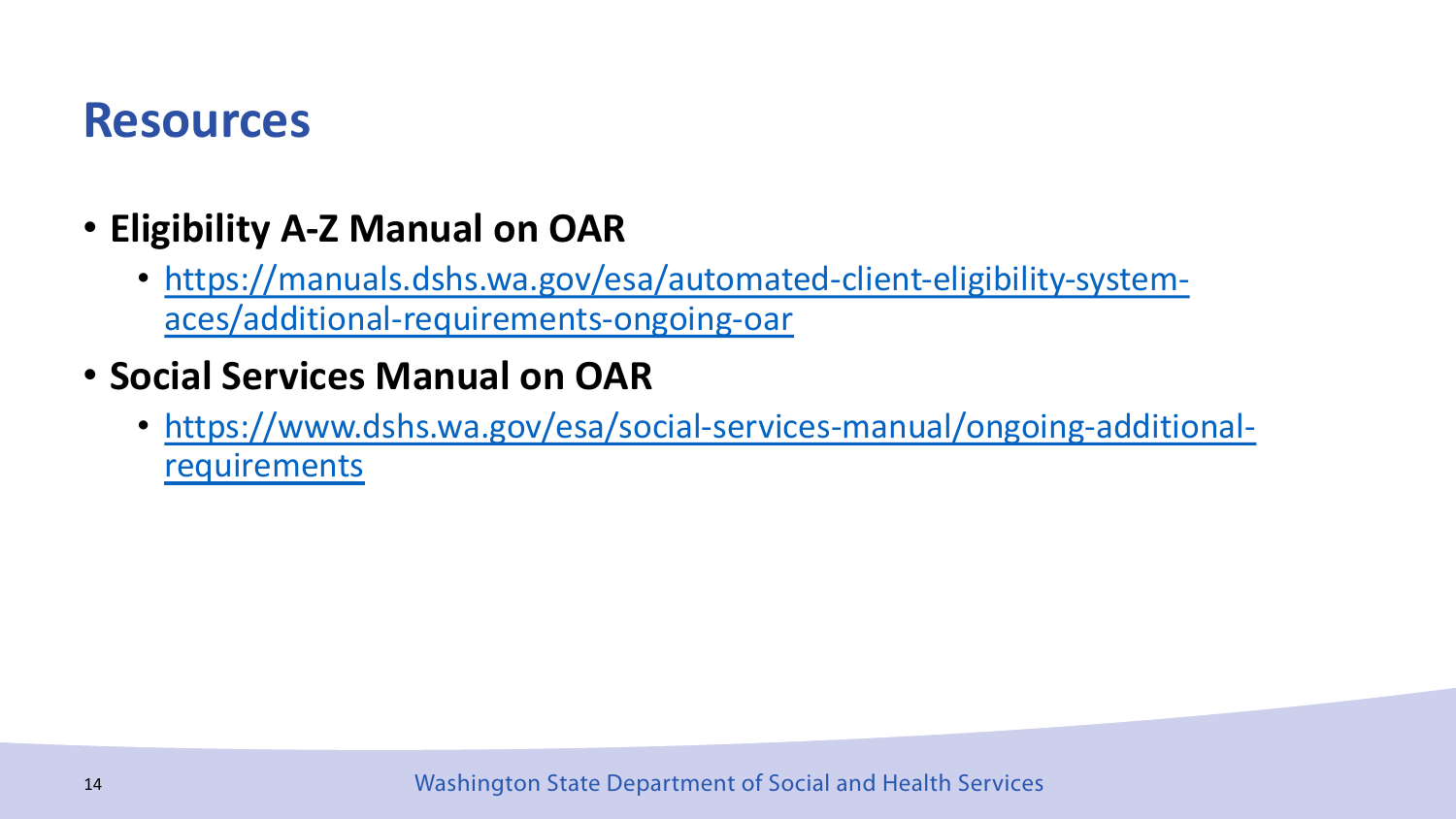#### **[Summary](https://manuals.dshs.wa.gov/esa/automated-client-eligibility-system-aces/additional-requirements-ongoing-oar)**

- **What are Ongoing Additional Requirements (O**
- **What type of assistance is available from the C**
- **How long are OAR payments issued to a client**
- **Who determines OAR eligibility?**
- **How are OAR payments budgeted when the cli Benefits?**